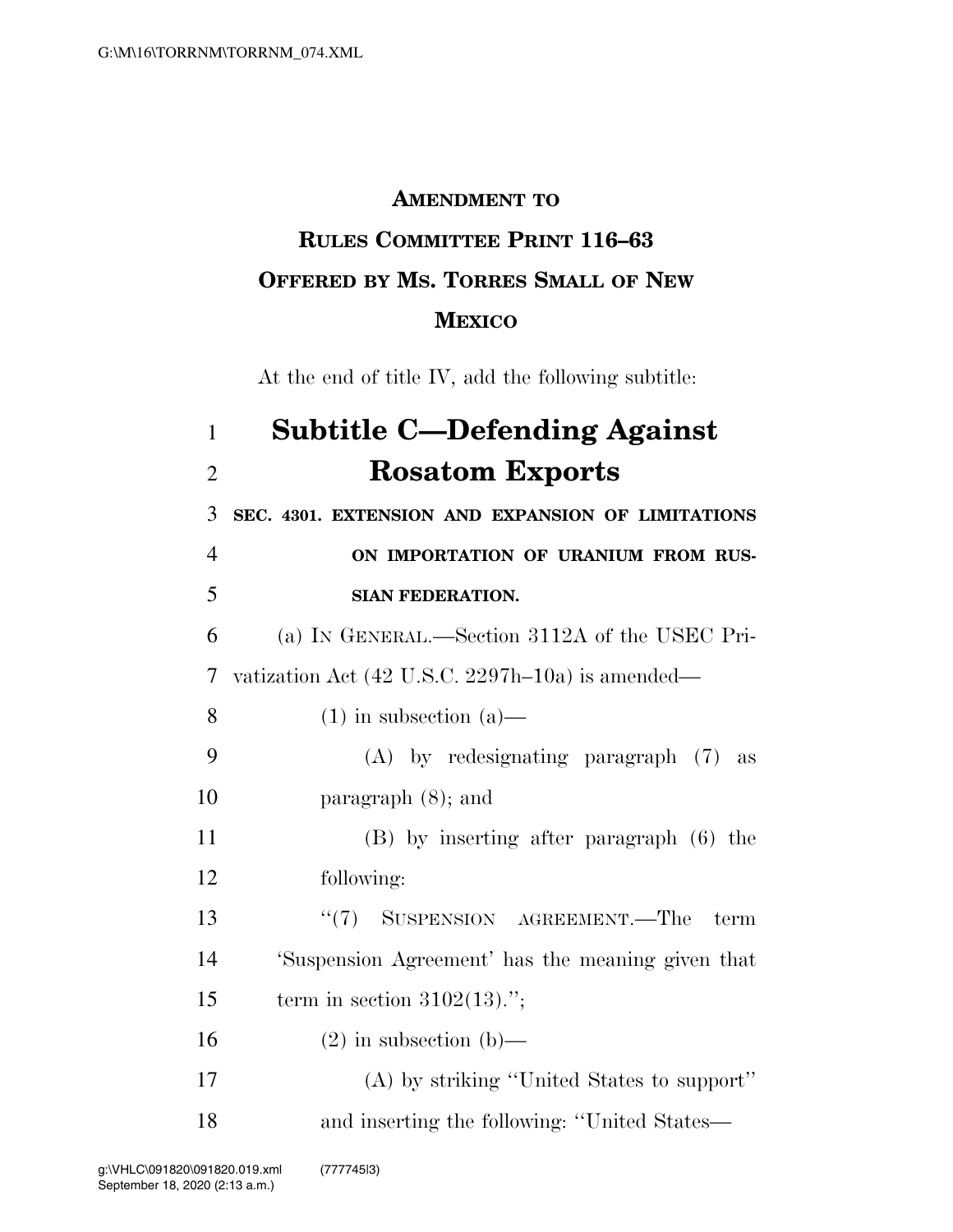| $\mathbf{1}$   | "(1) to support";                                              |
|----------------|----------------------------------------------------------------|
| $\overline{c}$ | (B) by striking the period at the end and                      |
| 3              | inserting a semicolon; and                                     |
| $\overline{4}$ | (C) by adding at the end the following:                        |
| 5              | $\lq(2)$ that reliance on uranium imports raises               |
| 6              | significant national security concerns;                        |
| 7              | $\cdot\cdot\cdot(3)$ to revive and strengthen the supply chain |
| 8              | for nuclear fuel produced and used in the United               |
| 9              | States; and                                                    |
| 10             | $\lq(4)$ to expand production of nuclear fuel in the           |
| 11             | United States."; and                                           |
| 12             | $(3)$ in subsection $(e)$ —                                    |
| 13             | $(A)$ in paragraph $(2)$ —                                     |
| 14             | (i) in subparagraph $(A)$ —                                    |
| 15             | (I) by striking "After" and in-                                |
| 16             | serting "Except as provided in sub-                            |
| 17             | paragraph $(B)$ , after";                                      |
| 18             | (II) in clause (vi), by striking ";                            |
| 19             | and" and inserting a semicolon;                                |
| 20             | (III) in clause (vii), by striking                             |
| 21             | the period at the end and inserting a                          |
| 22             | semicolon; and                                                 |
| 23             | $(IV)$ by adding at the end the fol-                           |
| 24             | lowing:                                                        |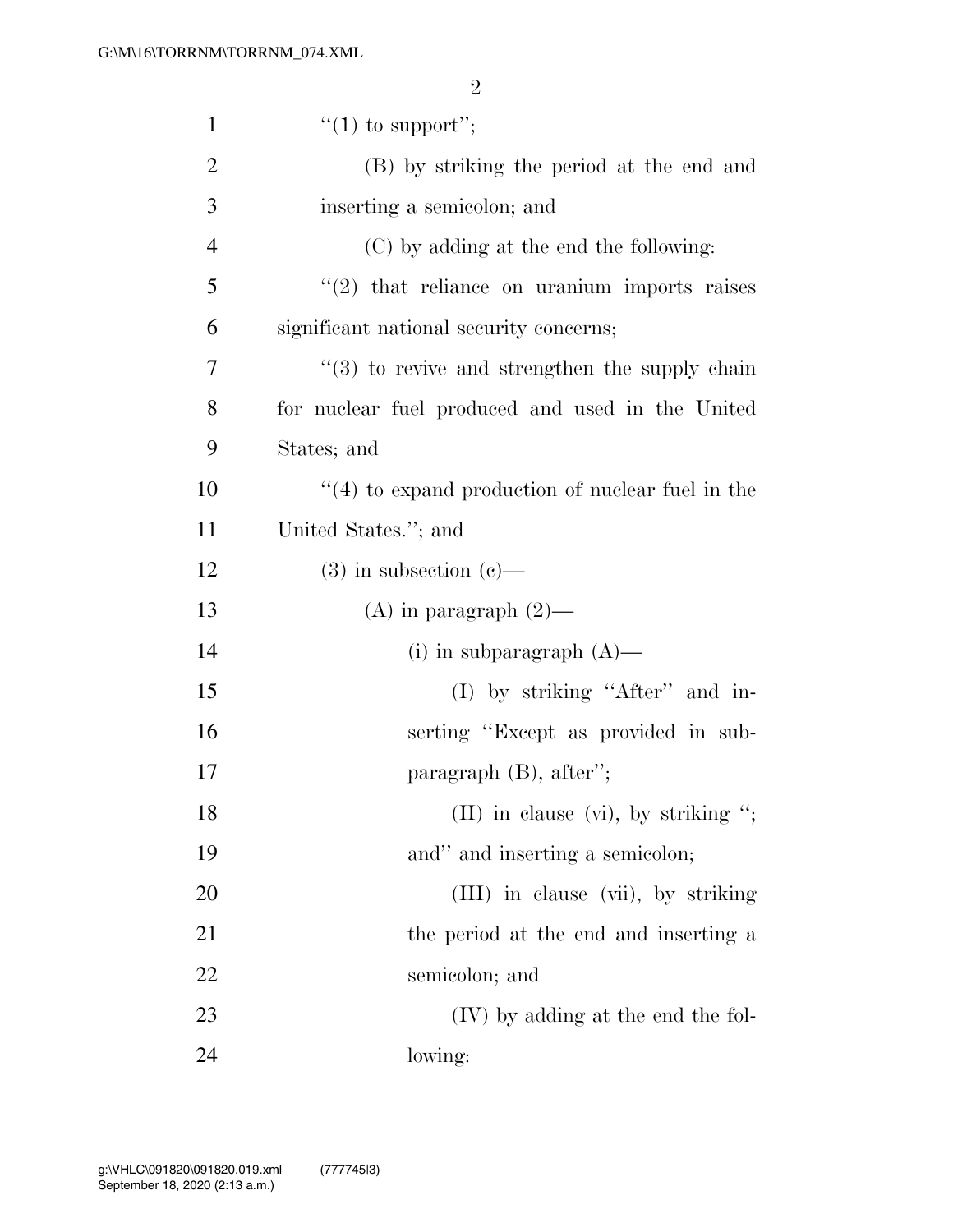| $\mathbf{1}$   | "(viii) in calendar year 2021, 596,682  |
|----------------|-----------------------------------------|
| $\mathbf{2}$   | kilograms;                              |
| 3              | "(ix) in calendar year 2022, 489,617    |
| $\overline{4}$ | kilograms;                              |
| 5              | "(x) in calendar year 2023, 578,877     |
| 6              | kilograms;                              |
| 7              | "(xi) in calendar year 2024, $476,536$  |
| 8              | kilograms;                              |
| 9              | "(xii) in calendar year 2025, 470,376   |
| 10             | kilograms;                              |
| 11             | "(xiii) in calendar year 2026, 464, 183 |
| 12             | kilograms;                              |
| 13             | "(xiv) in calendar year 2027, 459,083   |
| 14             | kilograms;                              |
| 15             | "(xv) in calendar year 2028, 344,312    |
| 16             | kilograms;                              |
| 17             | "(xvi) in calendar year 2029, 340,114   |
| 18             | kilograms;                              |
| 19             | "(xvii) in calendar year $2030$ ,       |
| 20             | $332,141$ kilograms;                    |
| 21             | "(xviii) in calendar year 2031,         |
| 22             | $328,862$ kilograms;                    |
| 23             | "(xix) in calendar year 2032, 322,255   |
| 24             | kilograms;                              |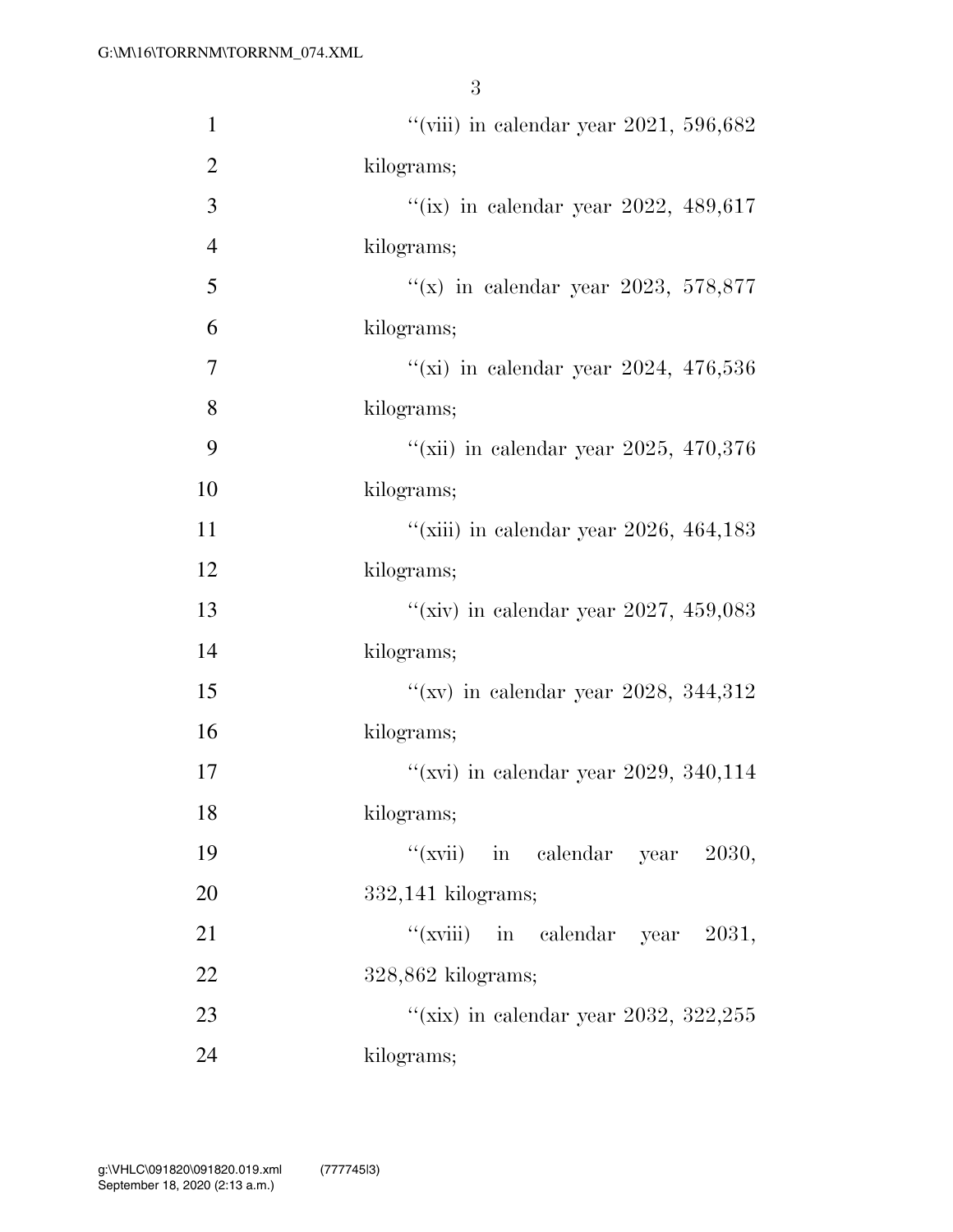| $\mathbf{1}$   | "(xx) in calendar year 2033, 298,088      |
|----------------|-------------------------------------------|
| $\overline{2}$ | kilograms;                                |
| 3              | "(xxi) in calendar year 2034, 298,088     |
| $\overline{4}$ | kilograms;                                |
| 5              | "(xxii) in calendar year $2035$ ,         |
| 6              | $294,511$ kilograms;                      |
| 7              | "(xxiii) in calendar year 2036,           |
| 8              | 286,066 kilograms;                        |
| 9              | "(xxiv) in calendar year $2037$ ,         |
| 10             | $281,272$ kilograms;                      |
| 11             | "(xxv) in calendar year 2038, 277,124     |
| 12             | kilograms;                                |
| 13             | " $(xxyi)$ in calendar year 2039,         |
| 14             | $277,124$ kilograms; and,                 |
| 15             | "(xxvii) in calendar year $2040$ ,        |
| 16             | 267,685 kilograms.";                      |
| 17             | by redesignating subparagraph<br>(ii)     |
| 18             | $(B)$ as subparagraph $(C)$ ; and         |
| 19             | (iii) by inserting after subparagraph     |
| 20             | $(A)$ the following:                      |
| 21             | "(B) ADMINISTRATION.—                     |
| 22             | "(i) IN GENERAL.—The Secretary of         |
| 23             | Commerce shall administer the import lim- |
| 24             | itations described in subparagraph (A) in |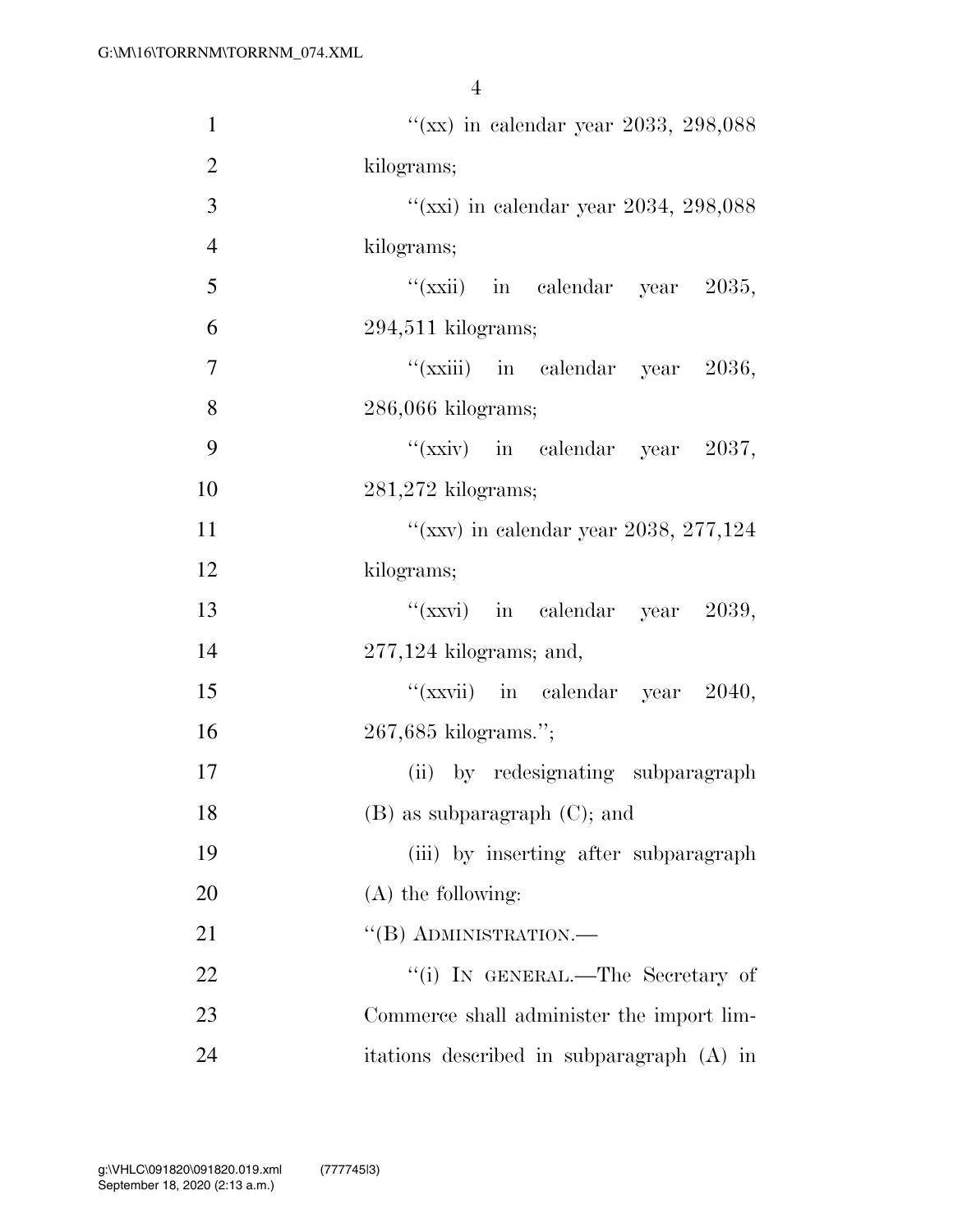| $\mathbf{1}$   | accordance with the provisions of the Sus- |
|----------------|--------------------------------------------|
| $\overline{2}$ | pension Agreement, including—              |
| 3              | $\lq\lq$ (I) the limitations on sales of   |
| $\overline{4}$ | enriched uranium product and separa-       |
| 5              | tive work units plus conversion;           |
| 6              | $\lq\lq$ (II) the requirements for nat-    |
| $\overline{7}$ | ural uranium returned feed associated      |
| 8              | with sales of low-enriched uranium         |
| 9              | produced in the Russian Federation;        |
| 10             | and                                        |
| 11             | "(III) any other provisions of the         |
| 12             | Agreement.                                 |
| 13             | "(ii) EFFECT OF TERMINATION OF             |
| 14             | SUSPENSION AGREEMENT.—Clause<br>(i)        |
| 15             | shall remain in effect if the Suspension   |
| 16             | Agreement is terminated.";                 |
| 17             | $(B)$ in paragraph $(3)$ —                 |
| 18             | (i) in subparagraph (A), by striking       |
| 19             | the semicolon and inserting "; or";        |
| 20             | (ii) in subparagraph $(B)$ , by striking   |
| 21             | "; or" and inserting a period; and         |
| 22             | (iii) by striking subparagraph $(C)$ ;     |
| 23             | $(C)$ in paragraph $(5)$ —                 |
| 24             | (i) in subparagraph $(A)$ —                |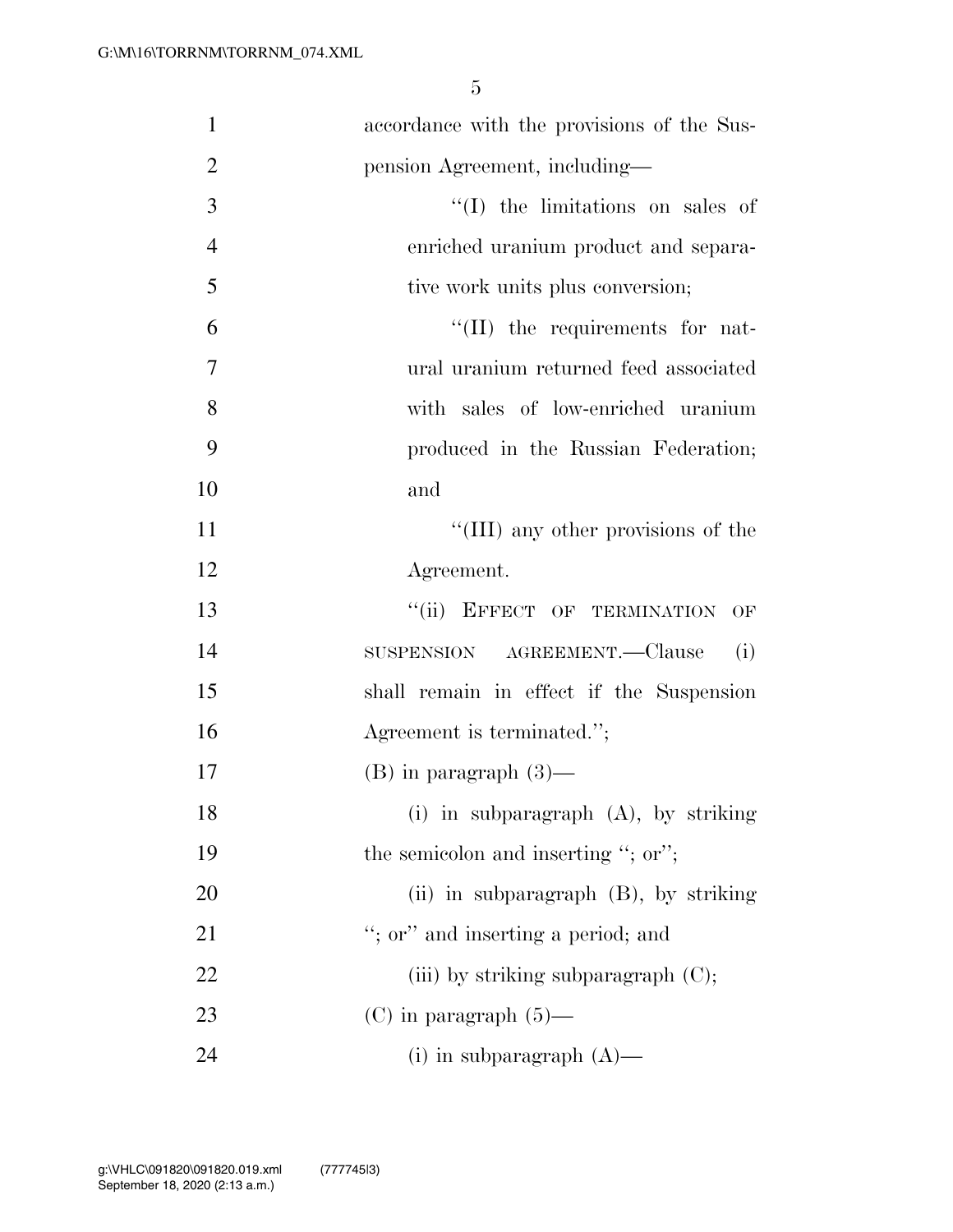| $\mathbf{1}$   | (I) by striking "reference data"                |
|----------------|-------------------------------------------------|
| $\overline{2}$ | and all that follows through "2019"             |
| 3              | and inserting the following: "lower             |
| $\overline{4}$ | scenario data in the document of the            |
| 5              | World Nuclear Association entitled              |
| 6              | 'Nuclear Fuel Report: Global Sce-               |
| 7              | narios for Demand and Supply Avail-             |
| 8              | ability $2019-2040'$ . In each of cal-          |
| 9              | endar years 2023, 2029, and 2035";              |
| 10             | and                                             |
| 11             | (II) by striking "report or a sub-              |
| 12             | sequent report" and inserting "docu-            |
| 13             | ment";                                          |
| 14             | (ii) by redesignating subparagraphs             |
| 15             | $(B)$ and $(C)$ as subparagraphs $(C)$ and      |
| 16             | (D), respectively;                              |
| 17             | (iii) by inserting after subparagraph           |
| 18             | $(A)$ the following:                            |
| 19             | "(B) REPORT REQUIRED.—Not later than            |
| 20             | one year after the date of the enactment of the |
| 21             | Clean Economy Jobs and Innovation Act, and      |
| 22             | every 3 years thereafter, the Secretary shall   |
| 23             | submit to Congress a report that includes—      |
| 24             | "(i) a recommendation on the use of             |
| 25             | all publicly available data to ensure accu-     |